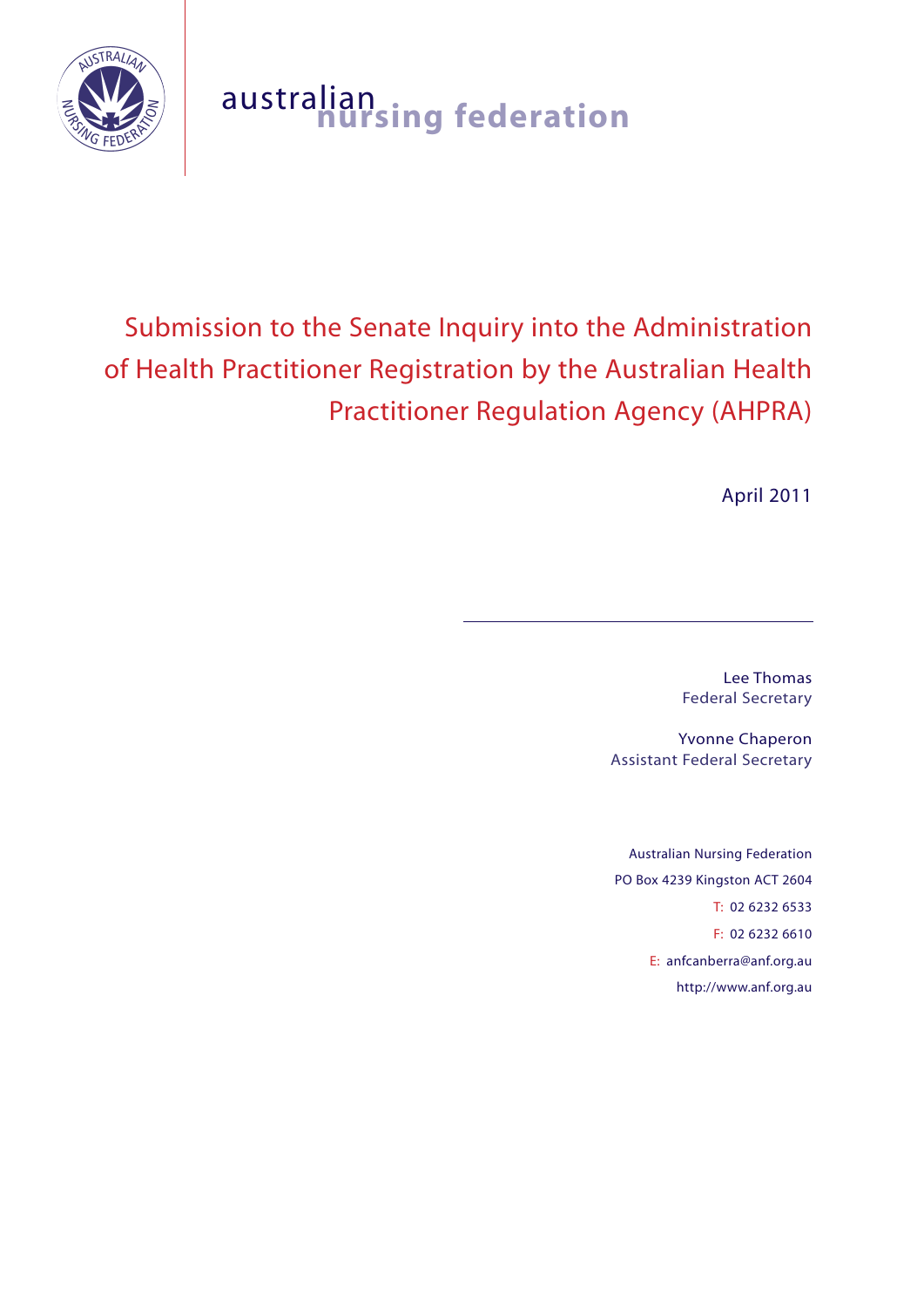#### 1. Introduction

The Australian Nursing Federation (ANF) was established in 1924. The ANF is the largest professional and industrial organisation in Australia for nurses and midwives, with Branches in each State and Territory of Australia. The core business of the ANF is the professional and industrial representation of our members and the professions of nursing and midwifery.

The ANF has membership of over 200,000 nurses, midwives and assistants in nursing who are employed in a wide range of enterprises in urban, rural and remote locations in both the public and private health and aged care sectors.

The ANF participates in the development of policy relating to: nursing and midwifery practice, professionalism, regulation, education, training, workforce, and socio-economic welfare; health and aged care, community services, veterans' affairs, occupational health and safety, industrial relations, social justice, human rights, immigration, foreign affairs and law reform.

The ANF was and continues to be a strong supporter of the move to the national registration and accreditation scheme for health professions in Australia. Given our commitment to the success of this important scheme, the ANF welcomes the Senate Inquiry into the Administration of Health Practitioner Registration by the Australian Health Practitioner Regulation Agency (AHPRA).

ANF members have indicated significant issues regarding assessment of qualifications, initial and renewal of registration and the online register since the introduction of the AHPRA on 1 July 2010. The ANF has voiced concerns in relation to these significant issues on a regular basis with the Nursing and Midwifery Board of Australia (NMBA) and AHPRA who have reacted slowly and inconsistently at times.

In order to inform the Senate Inquiry into AHPRA's capacity and ability, the ANF provides the following response to address the Terms of Reference.

# (a) Capacity and ability of AHPRA to implement and administer the national registration of health practitioners

The ANF supports the principles of AHPRA and the intention to implement and administer the national scheme for health practitioners. We believe the scheme has significant advantages. However the capacity and ability of AHPRA to deliver outcomes has been limited by:

- 1. Inadequate staff resourcing in the AHPRA office and State and Territory Boards
- 2. Lack of policies and structure to manage the transition from State and Territory based Boards to the national scheme
- 3. Inadequate number of call staff who have not had the education to manage the number and diversity of calls received from health practitioners.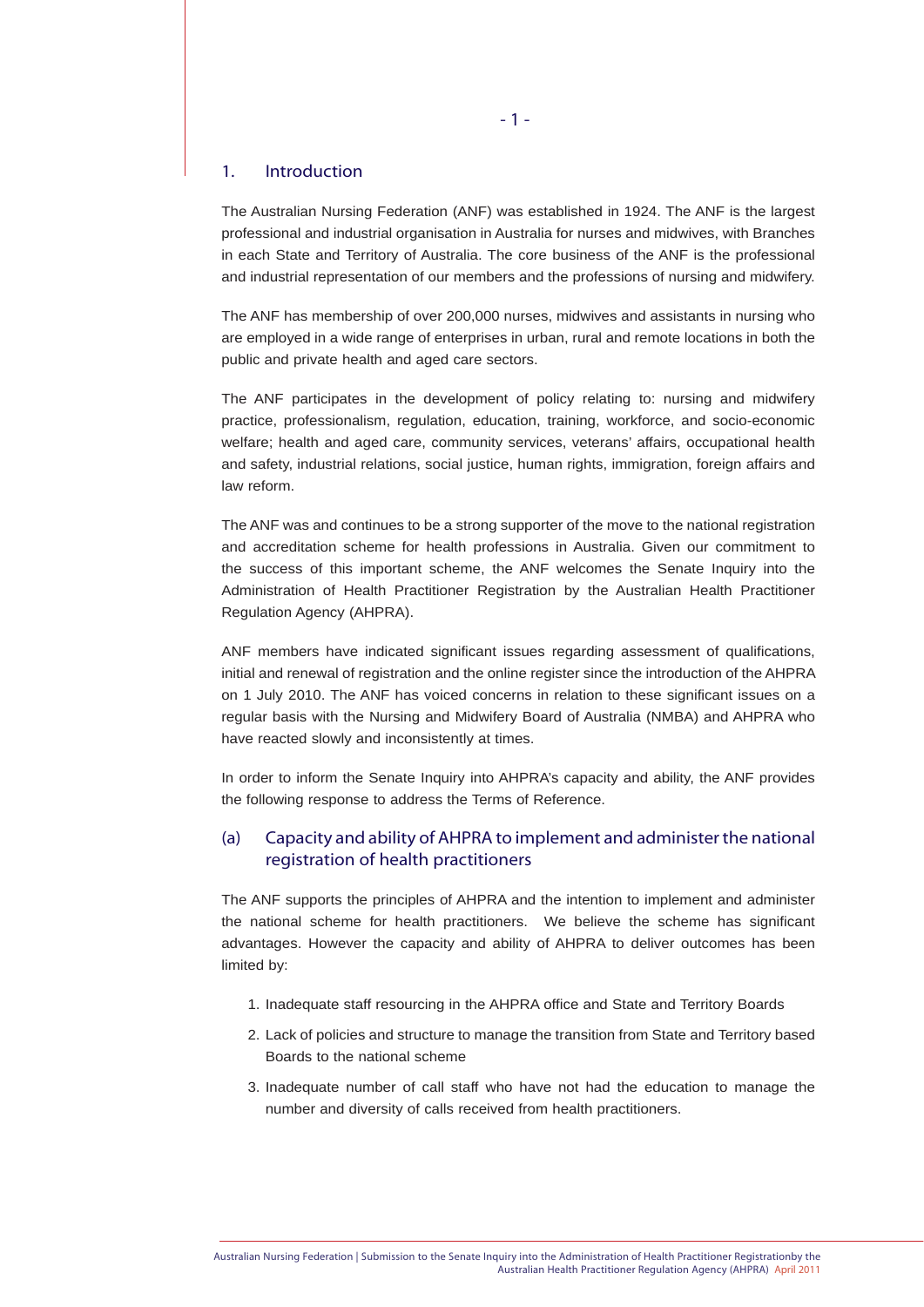Each State and Territory Branch of the ANF has had numerous members who have experienced first hand issues related to registration. The following is one example:

*In early November, I received an email saying that we could renew for nursing for \$48 for the period Jan 1 - April 30. I rang the AHPRA hotline and explained that I was renewing as a nurse and registering for the first time as a midwife. I asked whether one fee covered both, or whether I had to pay separately. I was advised that one fee would cover both nursing and midwifery. I was unable to register online as a midwife, so I elected to fill in paper forms and send them in for both my nursing and my midwifery. This was so I could ensure that both would be processed together, and I would not have to pay twice. I downloaded the registration form for nursing, and the one for midwifery. They were exactly the same.* 

*I rang the hotline and asked whether I should fill in two forms and submit them together, or submit one form and tick two boxes. I was advised to submit one form and tick two boxes. It took me a while to gather all of the documentation -certified copies of ID, letters from HR about my employment and from my unit manager about my area of practice. I posted the forms by registered mail on December 17th. I submitted online enquiry forms on December 28 and the first week of January, as my unit manager wanted everyone's updated registrations as soon as possible. I never received a reply, or even acknowledgment of receipt of enquiry. On December 30, I received an automated acknowledgment of my receipt for registration - it did not specify what for, and I assumed it was for both nursing and midwifery. I printed this and provided it to HR. I received a letter in the mail dated January 11th, telling me that AHPRA had not received an application for renewal of my nursing registration and that I would not be able to practice as a nurse after January 30th unless I renewed using a fast-track application form from the website. I rang the AHPRA hotline to enquire about the letter, and an Irish man spoke with me. I gave my details, and he looked up my application. He assured me that my nursing application had been received and would be processed next week. He advised that I did not need to do anything further. On February 2nd, I received an email stating that I was no longer registered as a Health Practitioner. I rang AHPRA. I was eventually transferred to Ms K who informed me of the following:* 

- *1. I had not ticked the "indemnity" box, indicating that I would only practice when covered by indemnity.*
- *2. I should have filled in 2 forms, not one.*
- *3. I should have written \$230 + \$48 for my registration and renewal, not \$48.*
- *4. My documents were certified by a pharmacist, who is not authorised to certify documents in these instances, as they are also health practitioners.*

 *Ms K informed me that the only way to rectify the situation was for me to attend the office in person, that afternoon. I wanted my registration resolved immediately, as I was due to start work on Feb 7th as a midwife, and was now not registered as anything. I cancelled my shift for that night (which cost me \$284). I went into the AHPRA offices. Ms K brought out my forms in hard copy. I ticked the box for indemnity (which I understand to be provided by both my employer and the ANF). I provided my original ID for her to copy again. Ms K requested my birth certificate, which I had not brought, so I agreed to copy it again and have it certified by someone other than a pharmacist and send it to her. I transferred money into my account so I could pay the \$230 registration fee for my midwifery. I was willing to pay the \$48 for renewal of my nursing, but Ms K told me that I would have to pay \$115 for a fast-track application now that the 30 day grace period had passed.*

Australian Nursing Federation | Submission to the Senate Inquiry into the Administration of Health Practitioner Registrationby the Australian Health Practitioner Regulation Agency (AHPRA) April 2011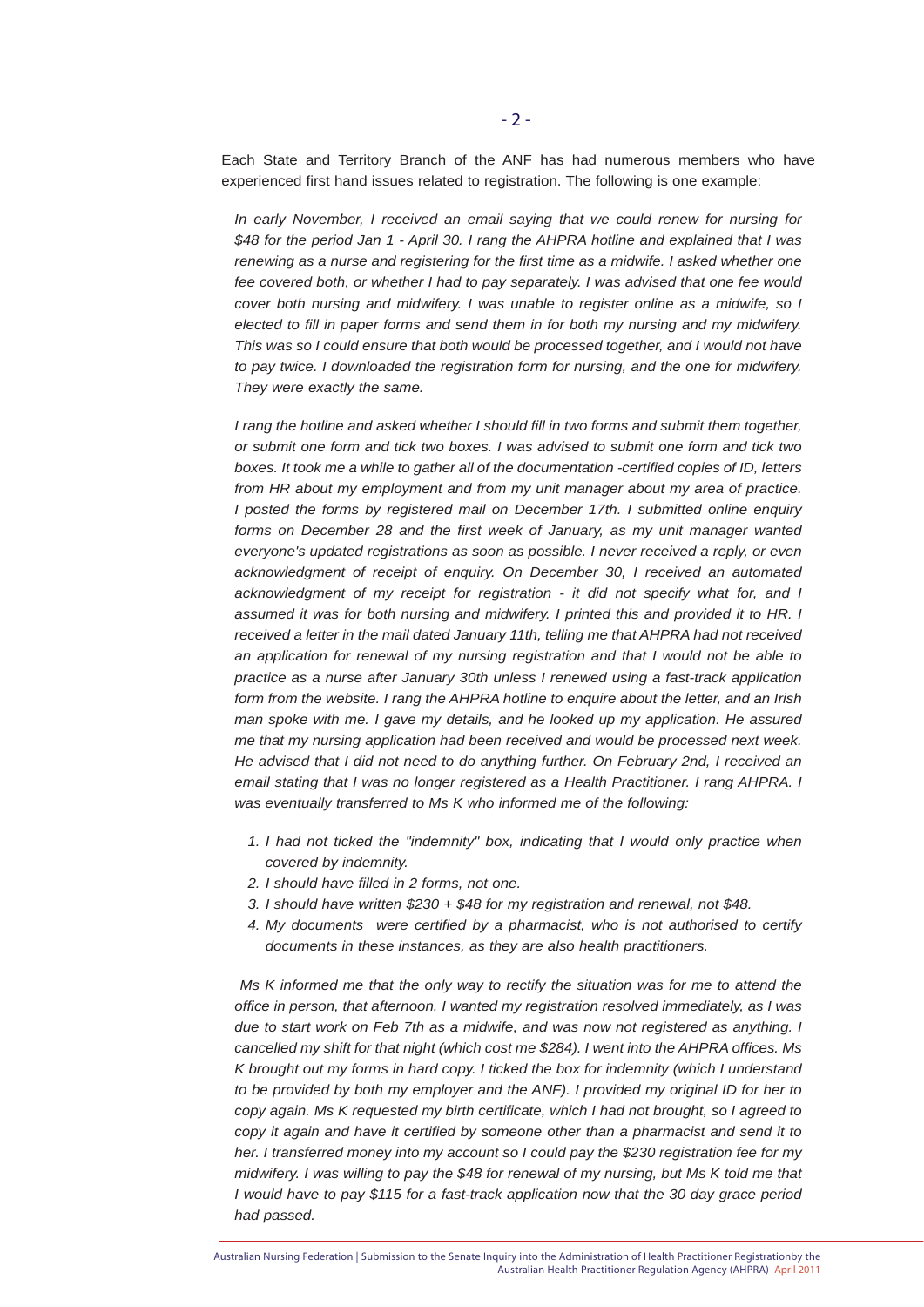*I* disagreed with Ms K, and told her I would be in touch with the ANF, and show her *the advice I had been given regarding paying \$48 to be paid for both. I sent Ms K an email that afternoon thanking her for organising my midwifery registration, sending the documents I had said I would, and asking her several questions. I never heard back from her. Later in February I tried to renew online using the code and password supplied to me by AHPRA. I was not able to. In early March I attempted to download the fast-track application form. It was no longer available and I requested a copy using the form.* 

*I received an email back on March 11 asking when my registration had lapsed. I replied*  that it was December 31st, 2010 but that I had not been informed of the error until *February. I received a reply on March 15 telling me that my case would be reviewed by a renewals specialist who would email me shortly, and that I should wait to hear from them. I waited ten days, then called AHPRA. I did not get through the first time, ending my call after 15 minutes on hold.* 

*I spoke with someone the second time, who tried to refer me to the right department, but after 15 minutes on hold said that no one was available and that I should try calling again later. On the third call (March 24th) I spoke with a renewals specialist who said that I could no longer fill in a fast track application and that I would need to re-register (at a cost of \$230), and that I should fill in a registration form. This is the form I originally*  filled in! I explained to him that AHPRA have a complete registration form for me, for *nursing. He told me someone would call me back that afternoon. I have not received a follow up call. I am currently not being paid my certificate allowance as I am registered only as a midwife, and not as a nurse. Dealing with AHPRA has been extremely costly. I appreciate you representing me on this matter as I try to maintain my nursing registration. I am moving to a rural area soon, and feel I have a lot to contribute to the fields of nursing and midwifery. I would like to remain qualified to practice as both.*

The ANF believes AHPRA has the potential capability to administer national registration of health practitioners however appears to be under-resourced which severely limits their ability to complete basic registration processes appropriately and in a timely manner as evidenced in the cited case.

# (b) Performance of AHPRA in administering the registration of health professionals.

The initial performance has been less than satisfactory and often disappointing. This has manifested itself in the following areas:

- 1. Unacceptably long delays in processing registration renewals and applications such as some ANF members not receiving registration certificates despite payment of fees six months previously;
- 2. Inconsistent or incorrect advice given by call staff especially in relation to requirements for registration;
- 3. Letters sent to individuals informing them they would be deregistered as they were not renewed when in fact they had renewed but the internal APHRA processes had not been updated;

Australian Nursing Federation | Submission to the Senate Inquiry into the Administration of Health Practitioner Registrationby the Australian Health Practitioner Regulation Agency (AHPRA) April 2011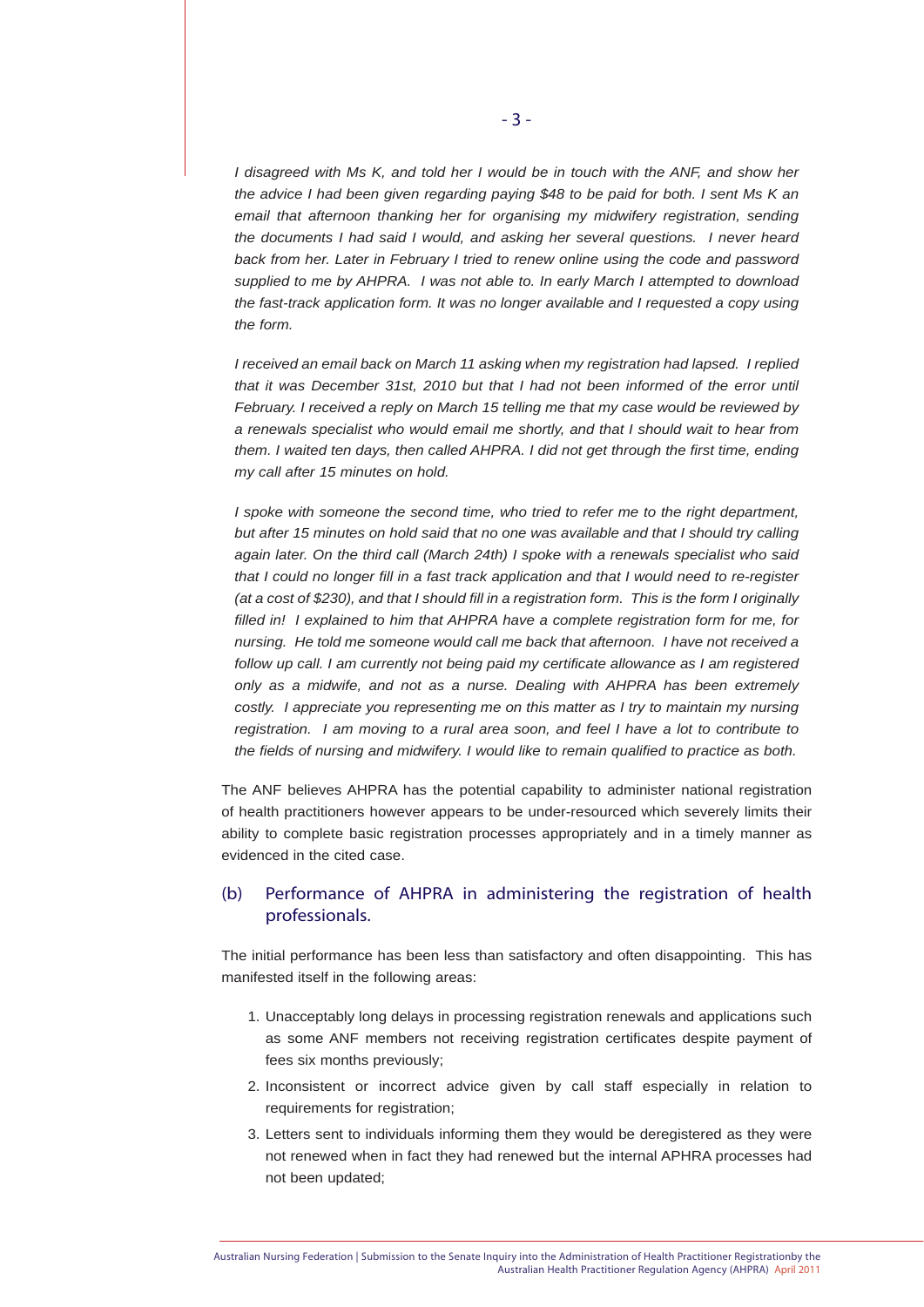- 4. Some nurse and midwife ANF members have encountered problems with the AHPRA website. For example, they have been unable to log on to the AHPRA website to complete their renewal online, despite using the passwords issued by AHPRA; and
- 5. Loss of vital documents by AHPRA relating to payment and registration. For example, cheques going missing even though they were presented in person at the AHPRA office, and certificates of registration sent to incorrect addresses despite correct information being supplied by registrants to AHPRA.

While these issues have been significant it is reported that AHPRA have implemented a number of initiatives to improve the processes and systems.

Some of these improvements include:

- 1. the provision of tax receipts by 30 June 2011;
- 2. increased resourcing in the call centre;
- 3. increased front of house staffing in some State and Territory offices;
- 4. streamlining of processes for new registrations; and
- 5. cards being issued as proof of registration rather than the paper confirmation system.

# (c) Impact of AHPRA processes and administration on health practitioners, patients, hospitals and service providers

#### *AHPRA Issues*

*Register not updated:* Letters were sent to nurses and midwives informing them that they would be deregistered as they were not renewed, when in fact they had renewed their registration but AHPRA had not updated the register. This caused distress to members as nurses and midwives take their right to hold registration seriously and will not work without registration. Some nurses and midwives subsequently had to forgo shifts as they could not provide evidence of registration to their employer and therefore were financially compromised.

*Overseas applicants:* An overseas qualified nurse (Sweden) applied for registration in October 2010 and was informed the assessment process could take up to three months. The nurse continued to check on her application and was informed in November that the application was straightforward and was in the final stages. The nurse was told this several times, however in December was informed that AHPRA had not started the application process (at this time AHPRA indicated, assessment takes three months from when they start the process). The nurse contacted the ANF (Victorian Branch) who subsequently contacted AHPRA to be informed that overseas applications had been put on hold to deal with domestic applications. The nurse received her registration on 21 March 2011, six months after initial application.

*Enrolled nurse:* Some nurse members were told they could not renew as an Enrolled Nurse (EN) if they were applying for registration as a Registered Nurse. Consequently due to delays in processing they were unable to work as an Enrolled Nurse while waiting for their registration as a Registered Nurse. Others were advised by AHPRA to do exactly this.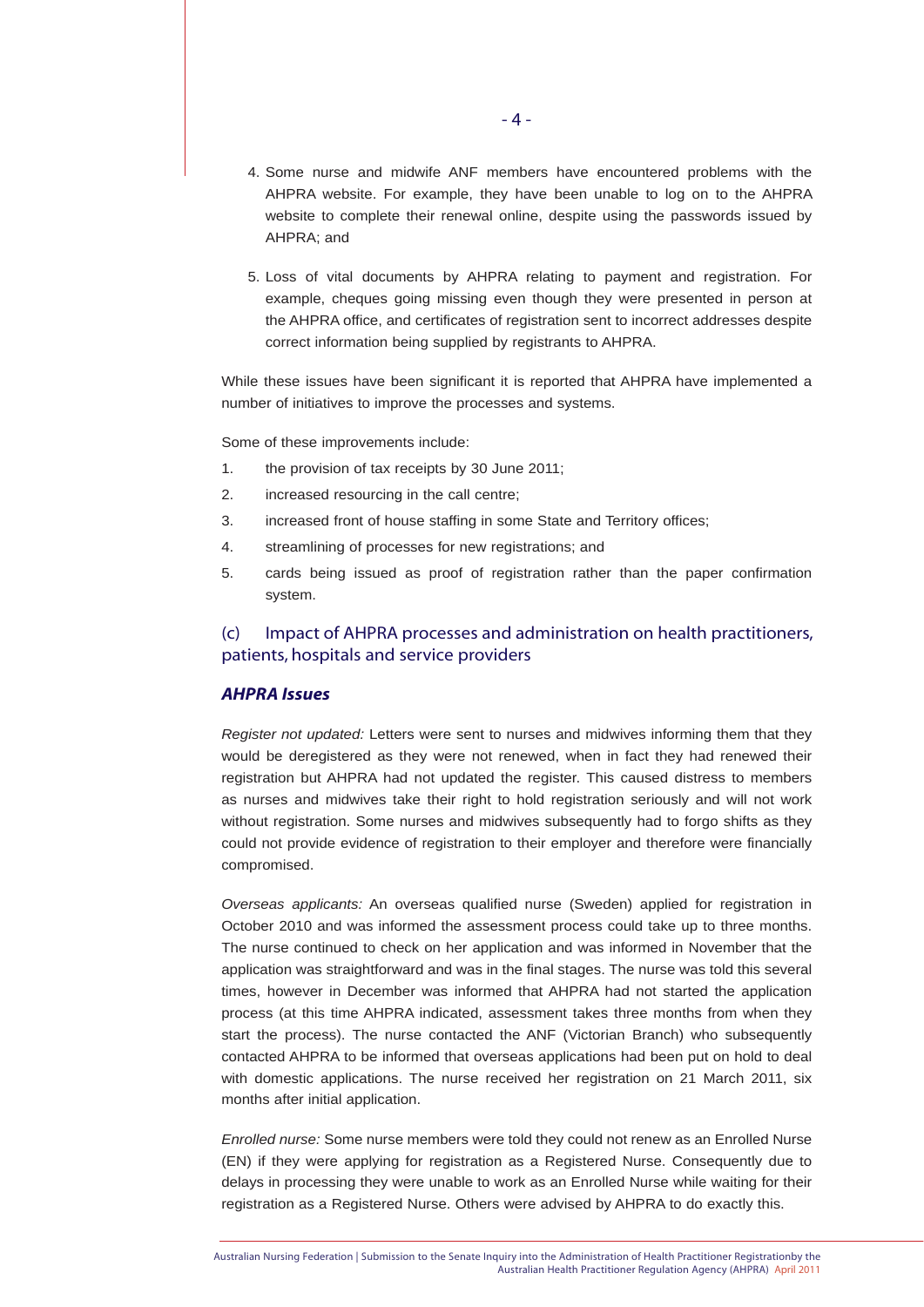*Criminal history declaration:* A member who applied for registration as an EN in December 2010, tried many times to contact AHPRA regarding the status of their application. They were working as a Personal Care Worker, however, their employer wanted them to work as a permanent EN. They were informed that AHPRA was waiting on a criminal history check (even though the applicant had no criminal history) and that they were processing hospital employed applicants before those working in aged care. This determination by AHPRA that one sector was more important than another is not acceptable.

A nurse member was contacted by AHPRA about non-disclosure of an allegation of a criminal offence. The allegation occurred thirty years previously and was dismissed in court. The nurse was told they had to provide a statutory declaration as to why they did not disclose the allegation and a separate statement of the circumstances of the case. The nurse was told they must deliver these documents to the AHPRA office and that fax/emails were not acceptable. The nurse lives in a rural area, which led to loss of income to attend the AHPRA office.

*New graduates:* There are delays in processing, as applications must be processed in the State where the course leading to initial registration was undertaken. This is irrespective of where the person was living whilst completing the course and where they are living at the time of their application for registration. Having completed a nursing qualification, a new graduate applied for registration in the first week of September 2010, the nurse received a receipt of application on 23 September. They were informed in November that the application was being redirected to Queensland as that was where the new graduate completed their education leading to registration. The new graduate received registration on 24 December 2010, three months after application.

Many new graduates were unable to commence graduate programs due to delays in AHPRA processing their applications for registration. Both graduates and employers were considerably compromised. In some cases an employers' offer of a graduate nurse program was withdrawn due to the graduate's inability to provide evidence of registration.

A new graduate who qualified in July 2010 is still waiting to be registered as a midwife. They were informed by AHPRA that the university had not provided their transcript, so the new graduate organised for the transcript to be re-sent and was subsequently informed that it was not 'signed off' appropriately. The new graduate left three messages with their Case Officer at AHPRA and has not received a response. They were later informed that the Officer went on Long Service Leave and no one picked up their case load, phone messages or emails.

*Registration fees:* Initially there was provision for pro rata fees for registration, however, on 1 November 2010, without consultation or notice, this was changed to reflect that no pro rata payments were allowed. This meant that if an initial applicant finished their course at the end of the year they pay an application fee in addition to a full 12 month registration fee despite the fact that they will only be registered for a part period. An ANF member has lodged a written complaint with AHPRA as they had to pay \$115 to apply, then \$115 for registration as a nurse, and another \$115 for registration as a midwife. Although the ANF member was registered on 3 February 2011 which meant they would be required to renew by 31 May 2011(four months), they were charged for 12 months. The AHPRA website indicates on initial registration both an application fee and a fee for annual renewal of registration apply. 'Annual' by definition, means a year or returning once a year. The ANF acknowledges that the process for pro rata fees is only until all states are in line with the same national annual review date. The processing for pro rata fees, however, should have been straight forward.

Australian Nursing Federation | Submission to the Senate Inquiry into the Administration of Health Practitioner Registrationby the Australian Health Practitioner Regulation Agency (AHPRA) April 2011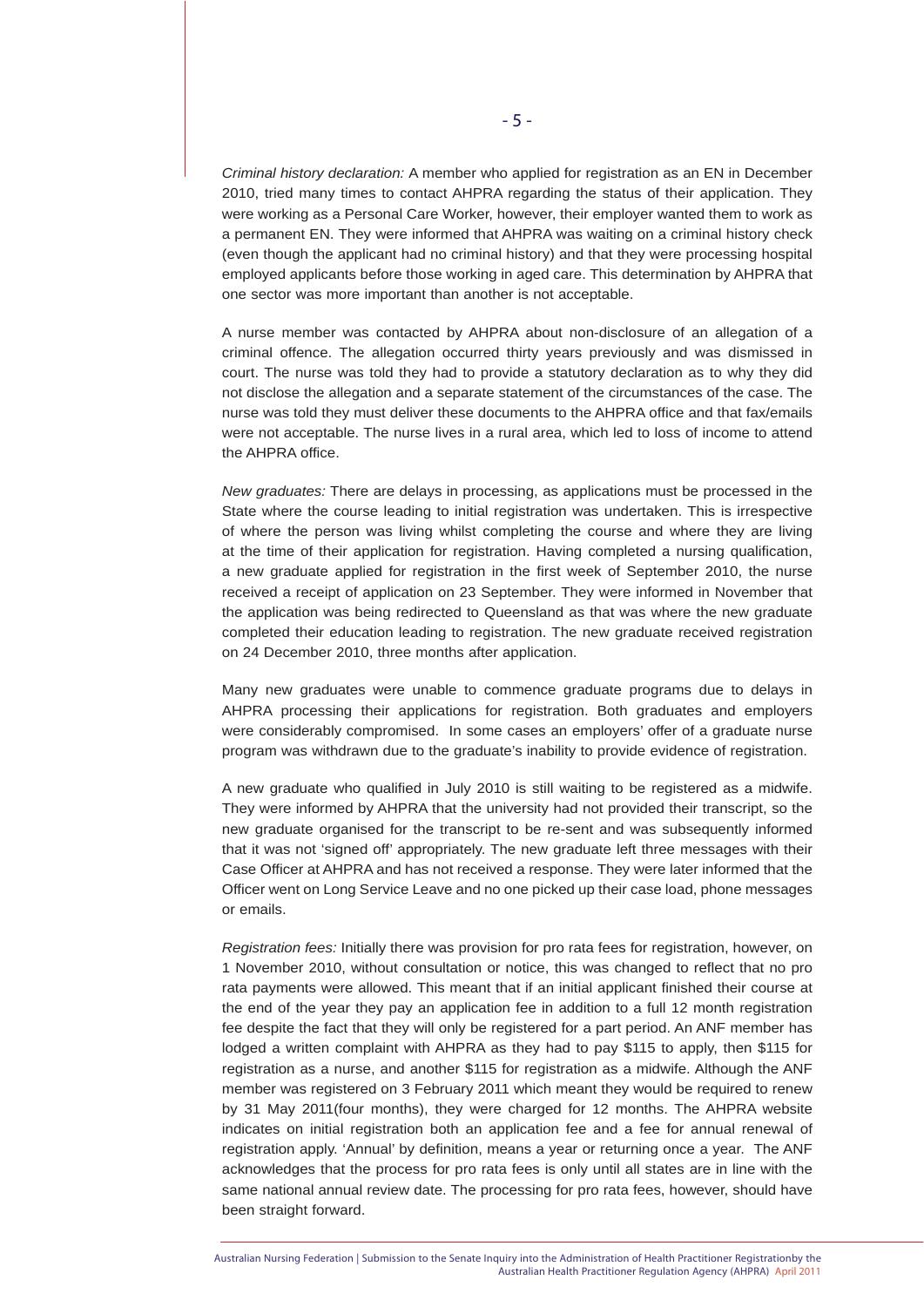The issues above relate directly to AHPRA however, there are significant impacts also as a result of the interrelationship between AHPRA and the Nursing and Midwifery Board of Australia. Below are a range of issues which are directly attributable as a result of the interrelationship.

#### *AHPRA/ NMBA Issues*

*English language requirement:* The new English language skills registration standard (July 2010) created enormous concern, confusion and distress for those international students who had undertaken courses in Australia. Students undertaking these courses incurred significant cost, expecting to be registered at the completion of the course, only to find the rules had changed. This was compounded by inconsistent information posted on the AHPRA website in the form of the English language skills registration standard and the FAQs (frequently asked questions) section. Many Australian citizens, not having completed their secondary school education in English, were also caught up in this debacle. The ANF believes AHPRA was slow to respond to our concerns regarding inconsistencies in the English language skills registration standard.

AHPRA eventually undertook a review of the English language skills registration standard commencing in November 2010 with submissions closing on 14 January 2011. Following this review, it was not until 21 March 2011 that AHPRA indicated that the current standard would remain in place despite the review and that the outcome of the extensive consultation process remains pending.

#### *NMBA Issues*

*Recency of practice standard:* The application of the Recency of Practice Standard requires a minimum of the three months practice in five years. While the ANF supports this standard, the fact that it was retrospectively applied means some nurses/midwives will not be eligible to continue practicing. Previously only some States and Territories had applied a determined number of practice hours within a five year period. This now means in States or Territories where this was not applied, nurses and midwives are now required to provide evidence of three months practice in as little as six months. Given most time off or reduced practice is predominately due to parental leave and the subsequent difficulty in organising child care, retrospective application of this standard has meant nurses and midwives are having difficulty meeting recency of practice requirements.

*Nurse practitioner endorsement process:* The following correspondence was sent to the NMBA by a senior nurse clinician applying for Nurse Practitioner endorsement, which provides insight into both the professional and personal effect of this process.

*I* submitted my application to the NMBA almost 7 months ago, on 6th August 2010, *and despite numerous emails and phone calls, have had no commitment to the processing of my application, the timeframes for when this would be completed or*  whether there will be further alterations to the current Registration Standard that *may effect my application. This is despite the fact that I am aware that other NPs applications are being processed (under the current registration standard) in just over a month in other States, in the period well after my application was submitted.*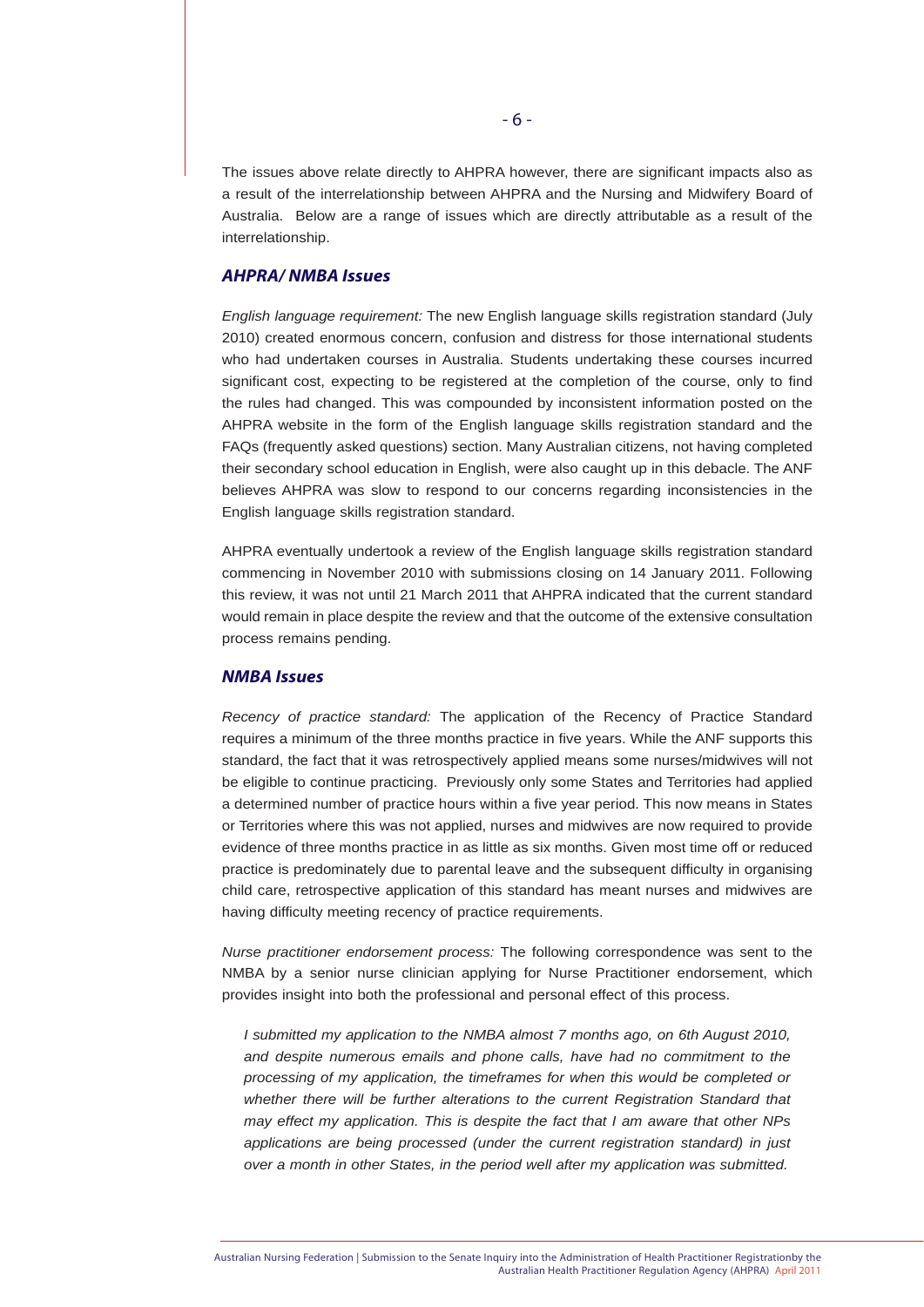*As I have read the current and proposed standards for application for Nurse Practitioner endorsement I believe I fulfil all requirements to be endorsed in accordance with both of these Standards. As such, I am perplexed as to why my application has not been processed in a timely manner. As you can no doubt appreciate, I have invested a great deal of time, money and effort into achieving this goal and I am finding it increasingly frustrating with regard to the lack of information being provided as to the progress of my application. This lengthy delay has taken a heavy professional and personal toll. I am unable to practice and function at the level I am qualified and experienced to perform.*

#### (d) Implications of any maladministration of the registration process for Medicare benefits and private health insurance claims

To date the ANF has not received any complaints from members regarding this issue.

# (e) Legal liability and risk for health practitioners, hospitals and service providers resulting from any implications of the revised registration process

The predominant risk for nurse and midwives is unknowingly practicing without registration due to the belief that their application for renewal has been received. This would effectively negate their employment contract as a nurse and/or midwife and place the public at risk due to the possible invalidation of professional indemnity insurance.

# (f ) Liability for financial and economic loss incurred by health practitioners, patients and service providers resulting from any implications of the revised registration process

Many of the examples already provided have resulted in financial loss for nurses and midwives due to the lengthy processing of applications.

The ANF believes that there have also been economic losses due to the significant length of time taken to assess nurses' applications for endorsement as a Nurse Practitioner. The Australian Government have supported and provided scholarships for potential nurse practitioners since 2008. When first introduced, these scholarships had particular emphasis on rural and remote settings and other areas of high community need - including aged care, mental health, women and men's health, drug and alcohol services. It was envisaged that this initiative would contribute to building the capacity of the health workforce in rural and remote Australia. Further, that there would be improved access to health care for Australians living in these parts of Australia, which in turn would provide economic benefits for these communities.

The Australian Government has invested financially in the development of the nurse practitioner role. Delays in the endorsement of growing numbers of nurse practitioner candidates is compromising the Government's intention that these health care clinicians will fulfill a necessary role in the health outcomes of the community.

There are specific examples in some States where there have been unacceptably long delays in processing authorisation for nurse practitioner (NPs) which has lead to the withdrawal of nurse practitioner positions.

In Victoria, we are aware that there are still at least 40 nurse practitioner candidates awaiting authorisation and a similar number in New South Wales.

Australian Nursing Federation | Submission to the Senate Inquiry into the Administration of Health Practitioner Registrationby the Australian Health Practitioner Regulation Agency (AHPRA) April 2011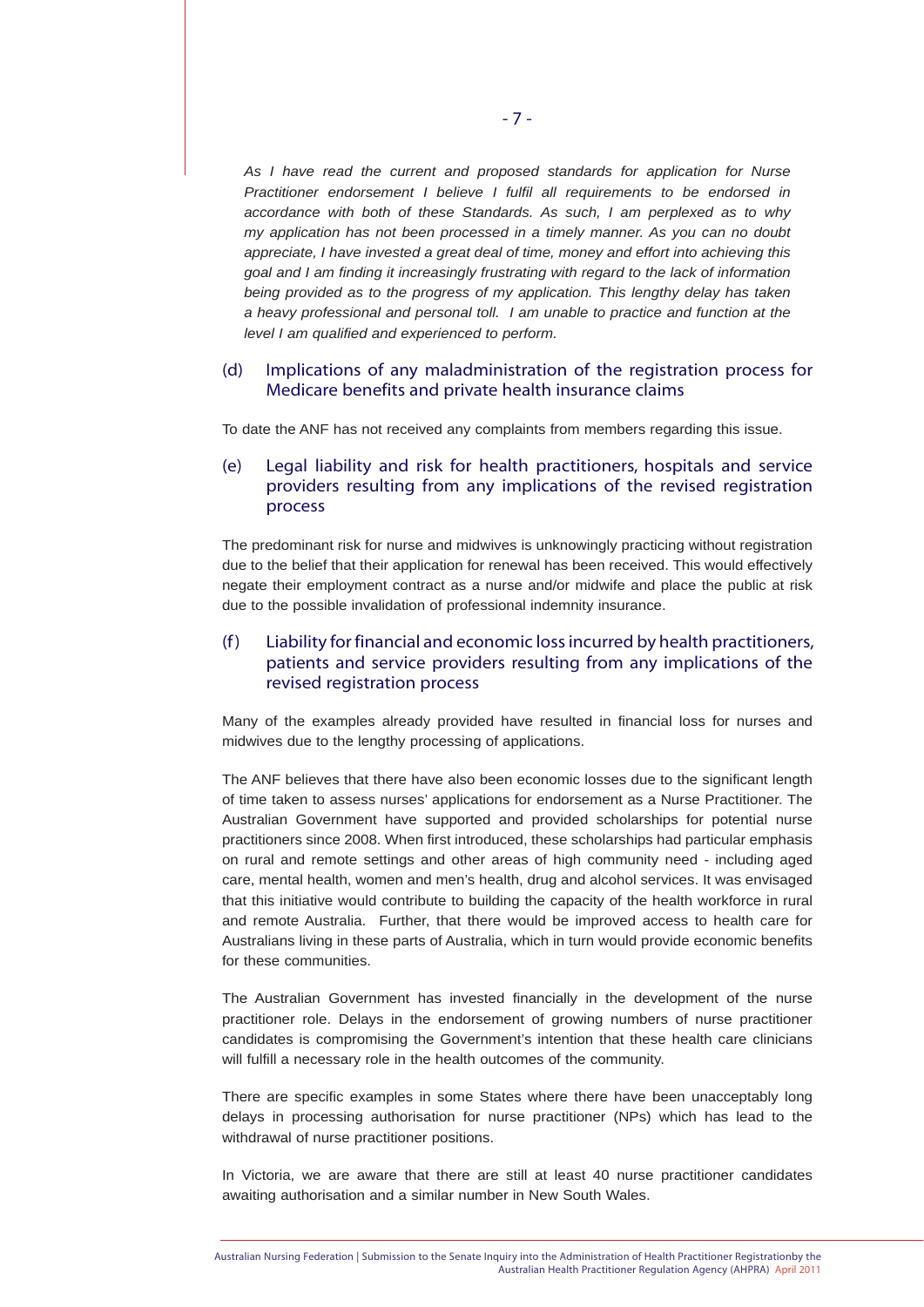#### (g) Response times to individual registration enquiries

Nurses and midwives have indicated current timeframes for the processing of both initial registration and renewal of registration which are clearly unacceptable, as cited in the responses to the Terms of Reference points (a), (b) and (c).

#### (h) AHPRA's complaints handling processes

- 1. The ANFs experience is that nurses and midwives are not aware of the AHPRA complaint process and do not understand how to access the links to the website. The complaints process is not visible to registrants.
- 2. Additionally, the areas under this scheme in which a nurse or midwife may make a complaint are limited and are not perceived by nurses and midwives to be effective in resolving the complaint.

#### (i) Budget and financial viability of AHPRA

The ANF has not been privy to the AHPRA budget, and in particular the NMBA budget. It is our understanding that the current income generated from applicant registration and accreditation fees should cover AHPRA expenses to regulate nurses and midwives. It is anticipated that there would be increases in fees in line with the Consumer Price Index (CPI). Professions such as nursing and midwifery, as the largest health professional groups, do generate a significant income for AHPRA. These professions should not subsidise registration costs of other regulated health professional groups.

The ANF believes, as a matter of transparency, that the assets of all previous Health Regulatory Boards and Councils in Australia, and any expenditure, should be overt and publicly available.

### (j) Any other related matters

There is confusion as to the structure of AHPRA and the relationship to both the National Boards and the National, State and Territory offices of AHPRA. It is unclear as to who takes carriage of issues. Nurses and midwives are unsure whether to contact AHPRA or the NMBA if they have registration issues.